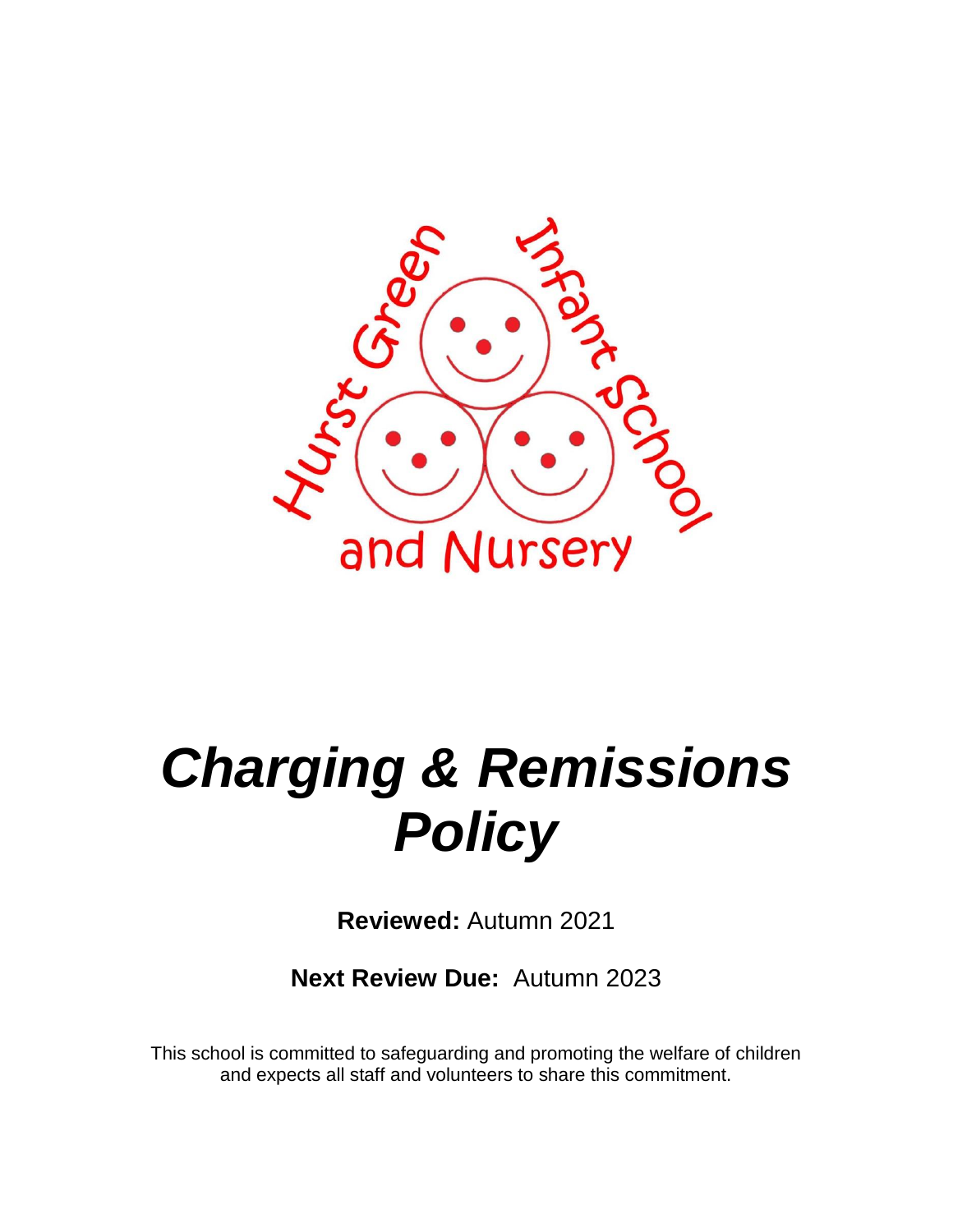## **Hurst Green Infant School and Nursery**

## **Charging & Remissions Policy**

**Governors' Committee Responsible:** Full Governing Body **Links to Other Policies**: Lettings **Review Period**: Biennial **Status:** Statutory

#### **Aim**

The aim of this policy is to set out the circumstances in which charges will or will not be made for School activities and when charges may be waived.

The school wants to provide a range of experiences to enrich and extend pupils' learning and contribute to personal development. All pupils should have an equal opportunity to benefit from school visits, curricular and extra curricular activities. However some of these activities have an associated cost and cannot be provided unless voluntary contributions are received or parents / carers are charged for the cost.

The policy sets out what we charge for, how we will try to make it manageable for parents / carers and how we will help parents / carers with limited incomes.

#### **Policy statement**

The policy must comply with the requirements of the Education Act 1996, the LA Charging and Remissions Policy for School Activities provided or arranged by the authority and the provisions in Section J (Charging & Remissions).

#### **Voluntary contributions**

Voluntary contributions may be requested to help with providing activities even though they may be part of the normal school day or part of the National Curriculum.

The contribution will be voluntary and if the parent / carer is unable or unwilling to pay the child will not be excluded from the activity. However if sufficient contributions are not received the activity may be cancelled. Parents / carers will be advised of this when the voluntary contribution is requested.